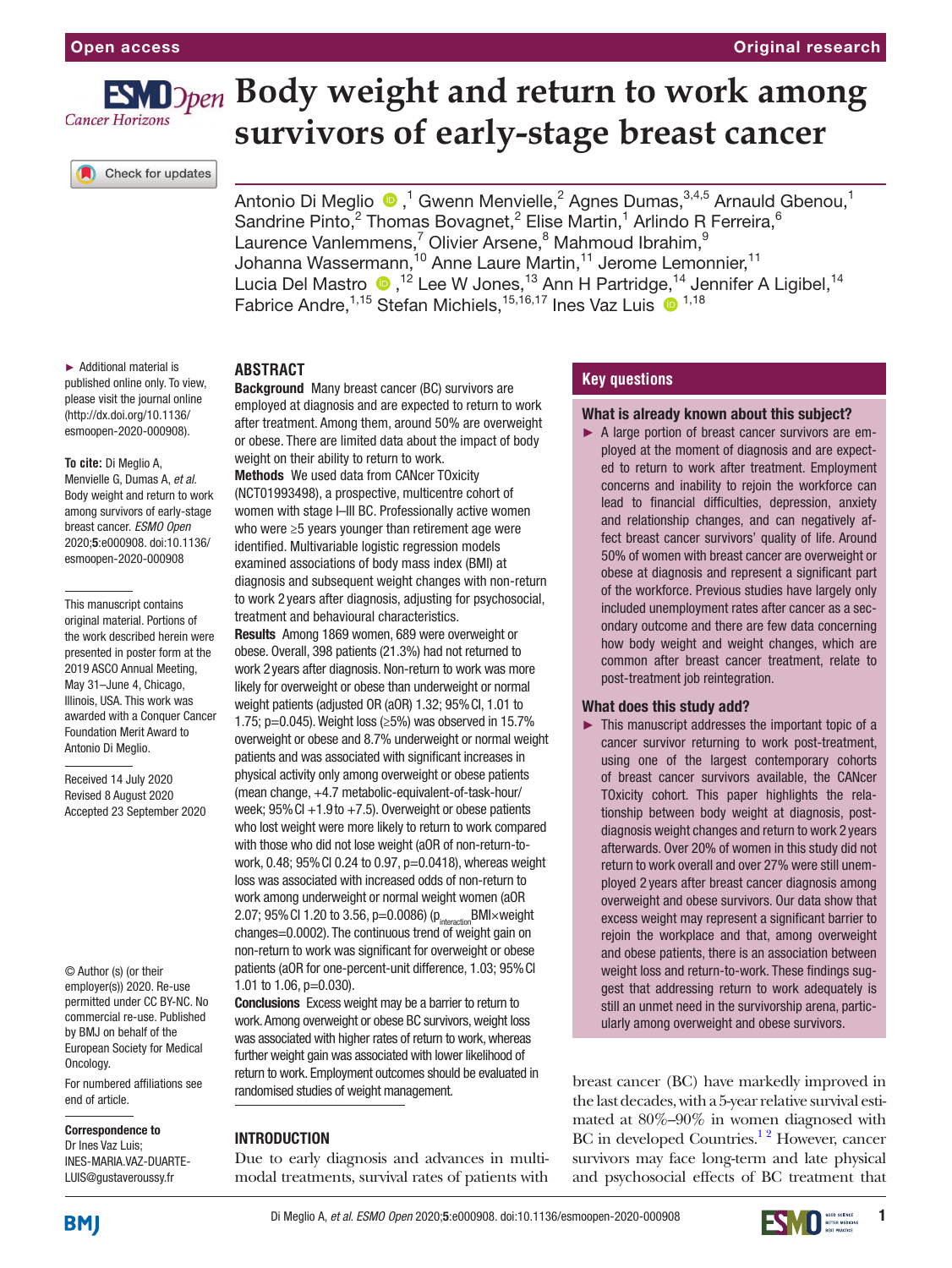## **Key questions**

### How might this impact on clinical practice?

► Overweight and obese women with breast cancer are at risk of poorer outcomes, impaired quality of life and re-employment concerns. In addition to many physical and psychological benefits, weight management strategies may also facilitate job reintegration and help avoid premature exit from the workforce for a continuously growing number of overweight and obese survivors. This study suggests (1) that re-employment issues after cancer should be better and more systematically addressed in clinical practice and (2) that employment outcomes should be evaluated in randomised studies of weight management, to help mitigate the societal and economic impact of surviving breast cancer.

could affect their ability to recover precancer social relations and work capacity or productivity.<sup>3</sup> Unemployment has been shown to be higher in cancer survivors in general and particularly in BC survivors.<sup>4</sup> Employment concerns can in turn lead to financial difficulties, depression, anxiety and relationship changes, and can negatively affect BC survivors' quality of life (QoL). Conversely, return to work has been shown to be associated with better QoL and feelings of full recovery from cancer. [5 6](#page-9-3) Considering the growing number of BC survivors, of whom 25% are under the age of 60,[7 8](#page-9-4) and the importance of return to work for both survivors and society, strategies to facilitate their return to work should be further explored.

Overweight and obesity are a substantial public health problem in developed countries and higher body mass index (BMI) has been shown to be consistently associated with lower overall and BC survival.<sup>9</sup> Randomised controlled trials have been conducted or are underway to evaluate the impact of weight loss interventions on BC recurrence and patients' QoL.<sup>10 11</sup> Although several factors have been

previously identified that may negatively affect return to work after BC, including sociodemographic features, such as lower education level and income, $12^{13}$  presence of concomitant medical problems,<sup>14</sup> psychological factors such as anxiety and depression,[15–17](#page-9-9) higher disease burden,[13](#page-9-10) more aggressive BC treatment modalities, $18^{19}$  treatment-related side effects that lead to loss of functionality and reduced work capacity $15-17$ as well as disadvantageous working conditions,<sup>[20](#page-9-12)</sup> limited data are currently available on whether BMI at BC diagnosis and subsequent weight changes correlate with return to work among BC survivors.

We aimed to answer this question using the CANcer TOxicity (CANTO) cohort, a prospective, longitudinal dataset of survivors of early stage BC that includes extensive clinical, social and work-related information, purposefully designed to characterise long-term BC toxicities.

# PATIENTS AND METHODS

# Data source

We used data from a prospective multicentre cohort of women with stage I–III BC enrolled in 26 French cancer centres since 2012; CANTO, NCT01993498).

Patients exit CANTO at any BC recurrence (other than local) or second cancers. Extensive sociodemographic, clinical, tumour and treatment information were assessed. [21](#page-9-13)

## Study cohort

Information from 5801 patients enrolled between March 2012 and January 2015 was accessed. We included women who were professionally active, age 57 years or younger at the time of BC diagnosis (at least 5years younger than legal retirement age in France) and who had updated work status 2years after BC diagnosis ([figure](#page-1-0) 1).

|                       | Patients with stage I-III breast cancer diagnosed or presenting for care<br>at one of the 26 participating CANTO institutions between March 2012 and January 2015                                                                                                                                                                                                         | $n = 5801*$                                               |
|-----------------------|---------------------------------------------------------------------------------------------------------------------------------------------------------------------------------------------------------------------------------------------------------------------------------------------------------------------------------------------------------------------------|-----------------------------------------------------------|
|                       | <b>Exclusion criteria:</b><br>Social questionnaire and work status assessment not completed at diagnosis<br>Age $\geq$ 57 years old                                                                                                                                                                                                                                       | $n = 294$<br>$n = 2748$                                   |
|                       | Consent to study participation withdrawn, or breast cancer recurrence,<br>second cancer, death, lost at follow-up before year-2 reassessment<br>No receipt of definitive breast cancer surgery<br>Not working at the time of breast cancer diagnosis<br>Unavailable information on work status at year-2 reassessment<br>Missing body mass index information at diagnosis | $n = 255$<br>$n=2$<br>$n = 342$<br>$n = 286**$<br>$n = 5$ |
| Final analytic cohort |                                                                                                                                                                                                                                                                                                                                                                           | n= 1869                                                   |

<span id="page-1-0"></span>Figure 1 CONSORT diagram. \*Total accural in CANTO = 12 012 patients. We accessed information from 5801 women who were enrolled from March 2012 to January 2015. \*\*Response rate to work status reassessment questions was associated with age and receipt of endocrine therapy, without major differences in terms of tumour stage, comorbidities, type of breast or axillary surgery, receipt of chemotherapy and radiation therapy. CONSORT, Consolidated Standards of Reporting Trials; CANTO, CANcer TOxicity.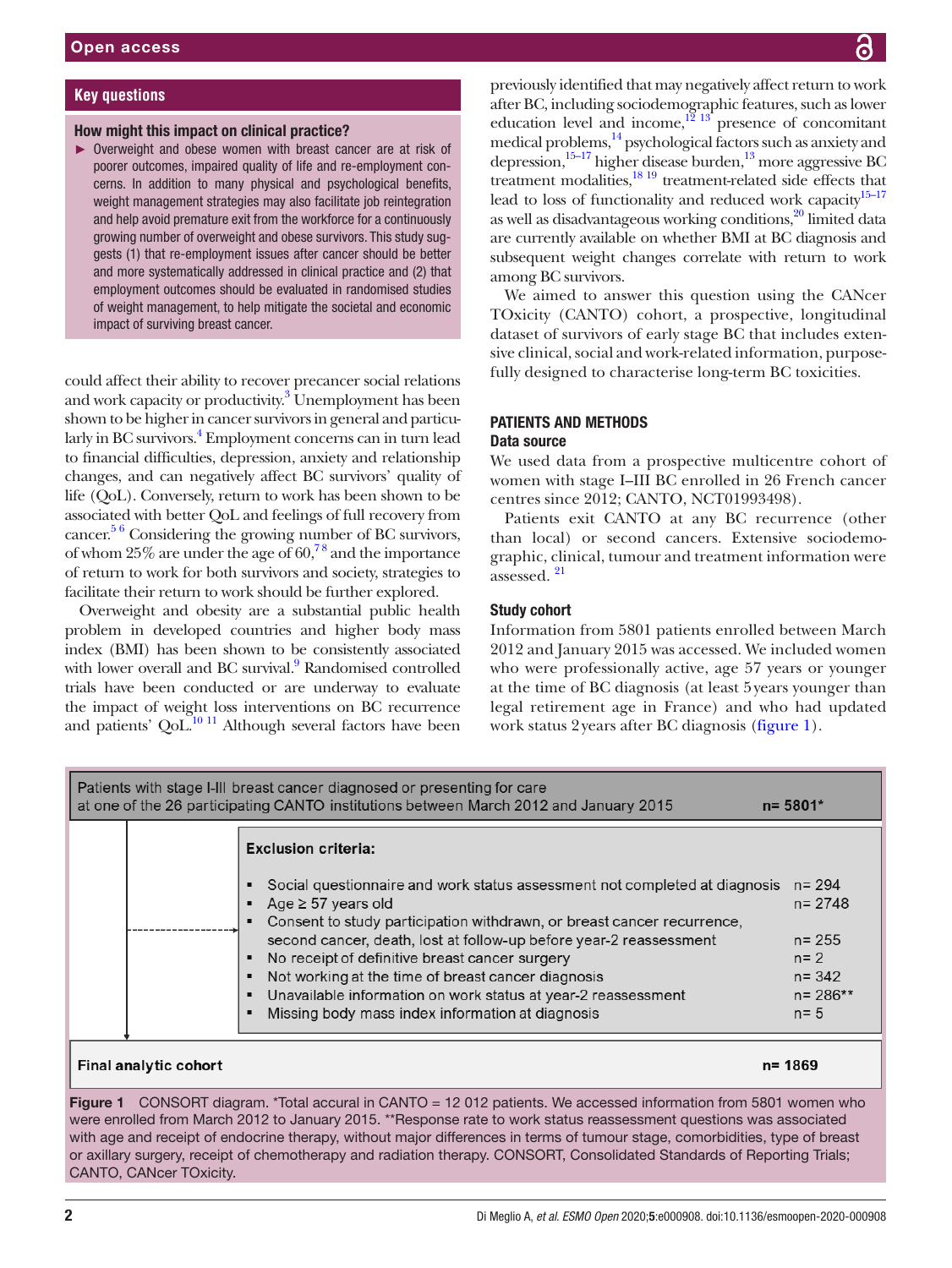## Variables

Our outcome of interest was non-return to work 2years after BC diagnosis. Exposure variables were objectively assessed BMI at diagnosis (baseline) and weight changes between diagnosis and 2years afterwards. Covariates previously identified as associated with the outcome of interest were explored and these included baseline socioeconomic and clinical variables, treatment-related covariates, behavioural characteristics, including physical activity (we considered physical activity as a mean of transportation (travel to/from places) and leisure-related domains (eg, sports and fitness), assessed using the Global Physical Activity Questionnaire-16 and measured as metabolic-equivalent-of-task(MET)-hours/week $^{22}$ ; workrelated domains were not included), psychosocial factors, including anxiety and depression (Hospital Anxiety and Depression Scale<sup>[23](#page-10-1)</sup>) and baseline working conditions. Patient-reported measures of QoL were obtained using the European Organisation for Research and Treatment of Cancer (EORTC) QoL questionnaires (EORTC QLQ-C30 and QLQ-BR23).<sup>24 25</sup> Objectively documented toxicities (Common Terminology Criteria for Adverse Events (CTCAE) V4.0) were obtained by trained clinical research nurses during health examinations. Variables were categorised as per [table](#page-3-0) 1 and [online supplemental table 1](https://dx.doi.org/10.1136/esmoopen-2020-000908).

## Statistical analyses

Patient characteristics were tabulated for the overall cohort. Then, distribution of variables by baseline BMI was described using  $\chi^2$  tests for categorical variables and Wilcoxon rank sum tests for continuous variables, as appropriate. BMI was categorised according to the WHO international classification, as follows: <25.0kg/ m<sup>2</sup>=under or normal weight;  $\geq 25.0 \text{ kg/m}^2$ =overweight or obese. Multivariable logistic regression models were used to examine associations between baseline BMI with nonreturn to work 2years afterwards and returned adjusted Odds Ratios (aORs) with respective 95% Confidence Intervals (CIs). Using multivariable logistic regression, we also assessed the association between weight changes occurring after BC diagnosis with non-return to work. Weight change was modelled both as categorical variable (weight loss (at least 5% of baseline weight), no weight loss (stable weight, within 5%, or weight gain, of at least 5%)) and as continuous (percent-unit weight difference compared with baseline weight). Covariates were selected for inclusion in the models in order to account for significant differences between BMI groups at baseline (with a univariate p value  $\langle 0.05 \rangle$  and for variables that had been previously identified to affect employment after BC.

Analyses that assessed the association between weight changes occurring after BC diagnosis with non-return to work were further stratified by baseline BMI (<25vs  $\geq$ 25.0 kg/m<sup>2</sup>), after testing for significant interactions between baseline BMI and weight changes.

As sensitivity analyses, we entered in the models also patient-reported outcomes (fatigue (EORTC QLQ-C30) and arm symptoms (QLQ-BR23)) and late toxicities

(arthralgia and myalgia (CTCAE V.4.0)) evaluated at return to work assessment.<sup>26</sup>

All tests were two sided. P values <0.05 were considered significant. Analyses were conducted using SAS software (V.9.4; SAS Institute).

# RESULTS

## Cohort characteristics

A total of 1869 patients were included. Baseline characteristics for the overall cohort population and according to BMI at diagnosis are shown in [table](#page-3-0) 1. Mean age at diagnosis for the overall cohort was 46.8 years (Standard Deviation (SD) 6.4), with a mean weight of 66.4kg (SD 13.3) and a mean BMI of  $24.7 \text{ kg/m}^2$  (SD 4.9). At BC diagnosis, 1180 (63.1%) were under or normal weight and 689 (36.9%) were overweight or obese. Overweight or obese women tended to be slightly older, postmenopausal, non-smokers, less physically active and to have lower education, lower income and higher tumour stage. Finally, 16.9% overweight or obese versus 12.3% under or normal weight women had at least one comorbidity  $(p=0.0073)$  [\(table](#page-3-0) 1). Working conditions were similar between under or normal weight and overweight or obese patients respective to work sector (private/public), type of contract (permanent/fixed-term position), workload (full/part time) and length of daily homework commuting (more/less than 1 hour) (all  $p>0.05$ ). However, compared with under or normal weight patients, overweight or obese patients were more likely to have lower rank job positions (43.6% vs 36.8% were employees and 18.1% vs 28.4% were professionals or managers; p<0.0001) [\(online supplemental table 1\)](https://dx.doi.org/10.1136/esmoopen-2020-000908).

## Work status at 2 years after BC diagnosis

At 2years after BC diagnosis (median time from diagnosis to work status reassessment=23.3 months (Interquartile Range (IQR), 21.2–25.3), no differences between under or normal weight patients and overweight or obese patients  $(p=0.5276)$ , 398 patients  $(21.3\%)$  had not returned to work. The rate of non-return to work was 17.7% among under or normal weight patients versus 27.4% among overweight or obese patients (p<0.0001). The distribution of women who had not returned to work among those who were overweight or obese was as follows: 121/434 (27.9%) in patients with BMI of 25.0–29.9 kg/m<sup>2</sup>; 49/169 (29.0%) in patients with BMI of 30.0–34.9 kg/m<sup>2</sup> and 19/86 (22.1%) in patients with BMI ≥35.0 kg/m<sup>2</sup>. Overall, among women who had not returned to work, the majority (n=294, 73.9%) was still on sick leave 2years after BC diagnosis. However, compared with under or normal weight women, overweight or obese survivors were less likely to declare that they were on sick leave (69.8% vs 77.5%) or actively looking for a job (7.9% vs 9.1%) and more likely to have received a long-term disability benefit (7.9% vs 3.4%) or to have permanently retired (9.5% vs 3.8%) (p=0.0398). In addition, compared with under or normal weight women, overweight or obese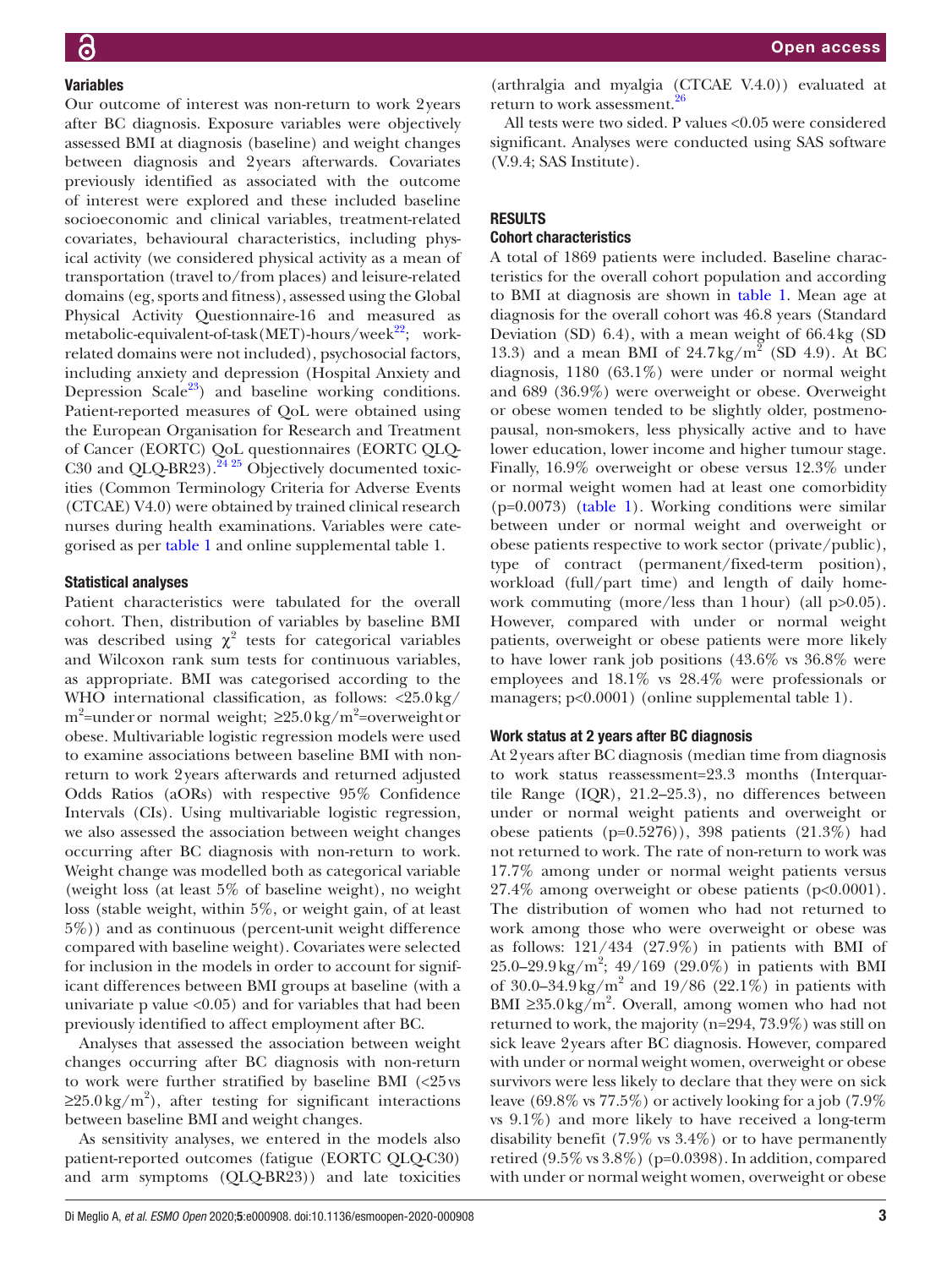<span id="page-3-0"></span>

| Cohort characteristics<br>Table 1 |              |                                                        |                                           |           |
|-----------------------------------|--------------|--------------------------------------------------------|-------------------------------------------|-----------|
|                                   |              | By body mass index at breast cancer diagnosis          |                                           |           |
| N(%)                              | Whole cohort | <b>Under/normal weight</b><br>$<$ 25 kg/m <sup>2</sup> | Overweight/Obese<br>≥25 kg/m <sup>2</sup> | P value*  |
| Total                             | 1869 (100)   | 1180 (63.1)                                            | 689 (36.9)                                |           |
| Age at diagnosis, years           |              |                                                        |                                           | < 0.0001  |
| Mean (SD)                         | 46.8 (6.4)   | 46.3(6.3)                                              | 47.8 (6.3)                                |           |
| Missing                           |              |                                                        |                                           |           |
| Weight, kg                        |              |                                                        |                                           | <b>NA</b> |
| Mean (SD)                         | 66.4 (13.3)  | 59.0(6.5)                                              | 79.1 (12.3)                               |           |
| Missing                           |              |                                                        |                                           |           |
| BMI, $kg/m2$                      |              |                                                        |                                           | <b>NA</b> |
| Mean (SD)                         | 24.7 (4.9)   | 21.8(1.9)                                              | 29.7 (4.4)                                |           |
| Missing                           |              |                                                        |                                           |           |
| BMI, categorical                  |              |                                                        |                                           | <b>NA</b> |
| Underweight                       | 54(2.9)      |                                                        |                                           |           |
| Normal weight                     | 1126 (60.2)  | <b>NA</b>                                              | <b>NA</b>                                 |           |
| Overweight                        | 434 (23.2)   |                                                        |                                           |           |
| Obese                             | 255 (13.6)   |                                                        |                                           |           |
| Missing                           |              |                                                        |                                           |           |
| Marital status                    |              |                                                        |                                           |           |
| In a relationship                 | 1560 (84.2)  | 983 (83.8)                                             | 577 (84.9)                                | 0.5035    |
| Not in a relationship             | 292 (15.8)   | 190 (16.2)                                             | 102 (15.0)                                |           |
| Missing                           | 17           | $\overline{7}$                                         | 10                                        |           |
| Highest education level           |              |                                                        |                                           | < 0.0001  |
| Primary or lower                  | 76 (4.1)     | 29(2.5)                                                | 47 (6.9)                                  |           |
| High school                       | 852 (46.2)   | 475 (40.7)                                             | 377 (55.8)                                |           |
| College graduate or higher        | 914 (49.6)   | 662 (56.8)                                             | 252 (37.3)                                |           |
| Missing                           | 27           | 14                                                     | 13                                        |           |
| Household Income                  |              |                                                        |                                           | < .0001   |
| <3000 Euro/month                  | 800 (44.2)   | 461 (40.2)                                             | 339(51.3)                                 |           |
| ≥3000 Euro/month                  | 1008 (55.7)  | 686 (59.8)                                             | 322 (48.7)                                |           |
| Missing                           | 61           | 33                                                     | 28                                        |           |
| Menopausal status                 |              |                                                        |                                           | 0.0003    |
| Premenopausal                     | 1369 (76.0)  | 906 (78.8)                                             | 463 (71.1)                                |           |
| Postmenopausal                    | 432 (24.0)   | 244 (21.2)                                             | 188 (28.9)                                |           |
| Missing                           | 68           | 30                                                     | 38                                        |           |
| Charlson comorbidity index        |              |                                                        |                                           | 0.0073    |
| 0                                 | 1502 (86.0)  | 977 (87.7)                                             | 525 (83.1)                                |           |
| $1+$                              | 244 (14.0)   | 137 (12.3)                                             | 107 (16.9)                                |           |
| Missing                           | 123          | 66                                                     | 57                                        |           |
| Anxiety, categorical              |              |                                                        |                                           | 0.953     |
| Non-case                          | 667 (36.1)   | 419 (36.0)                                             | 248 (36.3)                                |           |
| Doubtful                          | 474 (25.7)   | 297 (25.5)                                             | 177 (25.9)                                |           |
| Case                              | 706 (38.2)   | 448 (38.5)                                             | 258 (37.8)                                |           |
| Missing                           | 22           | 16                                                     | 6                                         |           |
|                                   |              |                                                        |                                           | Continued |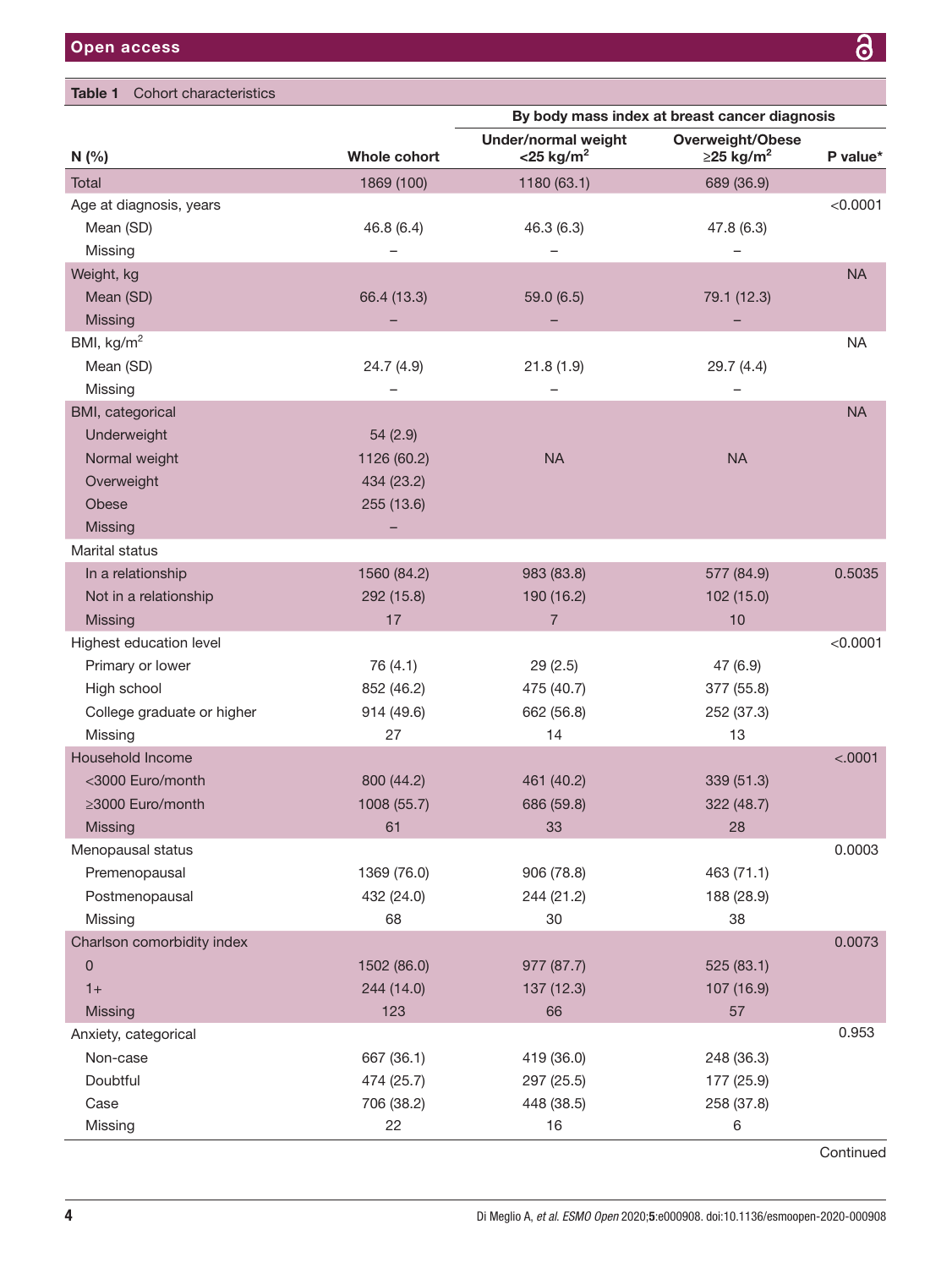Table 1 Continued

| <b>Under/normal weight</b><br>Overweight/Obese<br>$<$ 25 kg/m <sup>2</sup><br>≥25 kg/m <sup>2</sup><br>N(%<br>Whole cohort<br>P value*<br>0.0684<br>Depression, categorical<br>1514 (82.0)<br>560 (82.0)<br>Non-case<br>954 (82.0)<br>Doubtful<br>206(11.1)<br>86 (12.6)<br>120 (10.3)<br>127 (6.9)<br>90(7.7)<br>37(5.4)<br>Case<br>22<br>16<br>6<br>Missing<br>Smoking behaviour<br>0.0055<br>Current smoker<br>396 (21.5)<br>274 (23.5)<br>122 (18.0)<br>Former/never smoker<br>1448 (78.5)<br>892 (76.5)<br>556 (82.0)<br>25<br>Missing<br>14<br>11<br>Alcohol consumption<br>0.1434<br>≥1 drink/daily<br>178 (9.8)<br>122 (10.6)<br>56 (8.5)<br><1 drink/daily<br>1637 (90.2)<br>1031 (89.4)<br>606 (91.5)<br>Missing<br>54<br>27<br>27<br>Physical activity, |
|--------------------------------------------------------------------------------------------------------------------------------------------------------------------------------------------------------------------------------------------------------------------------------------------------------------------------------------------------------------------------------------------------------------------------------------------------------------------------------------------------------------------------------------------------------------------------------------------------------------------------------------------------------------------------------------------------------------------------------------------------------------------|
|                                                                                                                                                                                                                                                                                                                                                                                                                                                                                                                                                                                                                                                                                                                                                                    |
|                                                                                                                                                                                                                                                                                                                                                                                                                                                                                                                                                                                                                                                                                                                                                                    |
|                                                                                                                                                                                                                                                                                                                                                                                                                                                                                                                                                                                                                                                                                                                                                                    |
|                                                                                                                                                                                                                                                                                                                                                                                                                                                                                                                                                                                                                                                                                                                                                                    |
|                                                                                                                                                                                                                                                                                                                                                                                                                                                                                                                                                                                                                                                                                                                                                                    |
|                                                                                                                                                                                                                                                                                                                                                                                                                                                                                                                                                                                                                                                                                                                                                                    |
|                                                                                                                                                                                                                                                                                                                                                                                                                                                                                                                                                                                                                                                                                                                                                                    |
|                                                                                                                                                                                                                                                                                                                                                                                                                                                                                                                                                                                                                                                                                                                                                                    |
|                                                                                                                                                                                                                                                                                                                                                                                                                                                                                                                                                                                                                                                                                                                                                                    |
|                                                                                                                                                                                                                                                                                                                                                                                                                                                                                                                                                                                                                                                                                                                                                                    |
|                                                                                                                                                                                                                                                                                                                                                                                                                                                                                                                                                                                                                                                                                                                                                                    |
|                                                                                                                                                                                                                                                                                                                                                                                                                                                                                                                                                                                                                                                                                                                                                                    |
|                                                                                                                                                                                                                                                                                                                                                                                                                                                                                                                                                                                                                                                                                                                                                                    |
|                                                                                                                                                                                                                                                                                                                                                                                                                                                                                                                                                                                                                                                                                                                                                                    |
|                                                                                                                                                                                                                                                                                                                                                                                                                                                                                                                                                                                                                                                                                                                                                                    |
| MET-hours/week, median (IQR)                                                                                                                                                                                                                                                                                                                                                                                                                                                                                                                                                                                                                                                                                                                                       |
| Work, travel, leisure<br>16.0 (1.0-43.7)<br>$16.0(3.3 - 42.0)$<br>12.0 (0.0-45.0)<br>0.0706                                                                                                                                                                                                                                                                                                                                                                                                                                                                                                                                                                                                                                                                        |
| Travel, leisure<br>$8.0(0.0-22.0)$<br>$10.0(0.0 - 26.0)$<br>< .0001<br>$5.3(0.0-17.3)$                                                                                                                                                                                                                                                                                                                                                                                                                                                                                                                                                                                                                                                                             |
| $0.0(0.0-12.0)$<br>$2.0(0.0-14.0)$<br>$0.0 (0.0 - 8.0)$<br>Leisure only<br>< .0001                                                                                                                                                                                                                                                                                                                                                                                                                                                                                                                                                                                                                                                                                 |
| Missing max<br>11<br>5<br>6                                                                                                                                                                                                                                                                                                                                                                                                                                                                                                                                                                                                                                                                                                                                        |
| 0.0005<br>Tumour stage                                                                                                                                                                                                                                                                                                                                                                                                                                                                                                                                                                                                                                                                                                                                             |
| 837 (44.8)<br>567 (48.0)<br>270 (39.2)<br>ı                                                                                                                                                                                                                                                                                                                                                                                                                                                                                                                                                                                                                                                                                                                        |
| 823 (44.0)<br>496 (42.0)<br>Ш<br>327 (47.5)                                                                                                                                                                                                                                                                                                                                                                                                                                                                                                                                                                                                                                                                                                                        |
| III<br>209 (11.2)<br>117 (9.9)<br>92 (13.3)                                                                                                                                                                                                                                                                                                                                                                                                                                                                                                                                                                                                                                                                                                                        |
| Missing                                                                                                                                                                                                                                                                                                                                                                                                                                                                                                                                                                                                                                                                                                                                                            |
| 0.1401<br>Tumour subtype                                                                                                                                                                                                                                                                                                                                                                                                                                                                                                                                                                                                                                                                                                                                           |
| $HR+/HER-$<br>1366 (73.5)<br>866 (73.9)<br>500 (72.8)                                                                                                                                                                                                                                                                                                                                                                                                                                                                                                                                                                                                                                                                                                              |
| HR+/HER2+<br>254 (13.7)<br>85 (12.4)<br>169 (14.4)                                                                                                                                                                                                                                                                                                                                                                                                                                                                                                                                                                                                                                                                                                                 |
| HR-/HER2+<br>82 (4.4)<br>50 (4.3)<br>32(4.7)                                                                                                                                                                                                                                                                                                                                                                                                                                                                                                                                                                                                                                                                                                                       |
| HR-/HER2-<br>157 (8.4)<br>70 (10.2)<br>87 (7.4)                                                                                                                                                                                                                                                                                                                                                                                                                                                                                                                                                                                                                                                                                                                    |
| Missing<br>10<br>8<br>2                                                                                                                                                                                                                                                                                                                                                                                                                                                                                                                                                                                                                                                                                                                                            |
| 0.3924<br><b>Breast surgery</b>                                                                                                                                                                                                                                                                                                                                                                                                                                                                                                                                                                                                                                                                                                                                    |
| 1307 (69.9)<br>817 (69.2)<br>490 (71.1)<br>Partial surgery                                                                                                                                                                                                                                                                                                                                                                                                                                                                                                                                                                                                                                                                                                         |
| 562 (30.1)<br>363 (30.8)<br>199 (28.9)<br>Mastectomy                                                                                                                                                                                                                                                                                                                                                                                                                                                                                                                                                                                                                                                                                                               |
| Missing                                                                                                                                                                                                                                                                                                                                                                                                                                                                                                                                                                                                                                                                                                                                                            |
| 0.0378<br>Axillary surgery                                                                                                                                                                                                                                                                                                                                                                                                                                                                                                                                                                                                                                                                                                                                         |
| Sentinel lymph node<br>1008 (53.9)<br>658 (55.8)<br>350 (50.8)                                                                                                                                                                                                                                                                                                                                                                                                                                                                                                                                                                                                                                                                                                     |
| Axillary dissection<br>861 (46.1)<br>522 (44.2)<br>339 (49.2)                                                                                                                                                                                                                                                                                                                                                                                                                                                                                                                                                                                                                                                                                                      |
| Missing                                                                                                                                                                                                                                                                                                                                                                                                                                                                                                                                                                                                                                                                                                                                                            |
| 0.2817<br>Adjuvant radiation therapy                                                                                                                                                                                                                                                                                                                                                                                                                                                                                                                                                                                                                                                                                                                               |
| <b>No</b><br>158 (8.4)<br>106(9.0)<br>52(7.5)                                                                                                                                                                                                                                                                                                                                                                                                                                                                                                                                                                                                                                                                                                                      |
| Yes<br>1711 (91.5)<br>1074 (91.0)<br>637 (92.4)                                                                                                                                                                                                                                                                                                                                                                                                                                                                                                                                                                                                                                                                                                                    |
| Missing                                                                                                                                                                                                                                                                                                                                                                                                                                                                                                                                                                                                                                                                                                                                                            |
| Continued                                                                                                                                                                                                                                                                                                                                                                                                                                                                                                                                                                                                                                                                                                                                                          |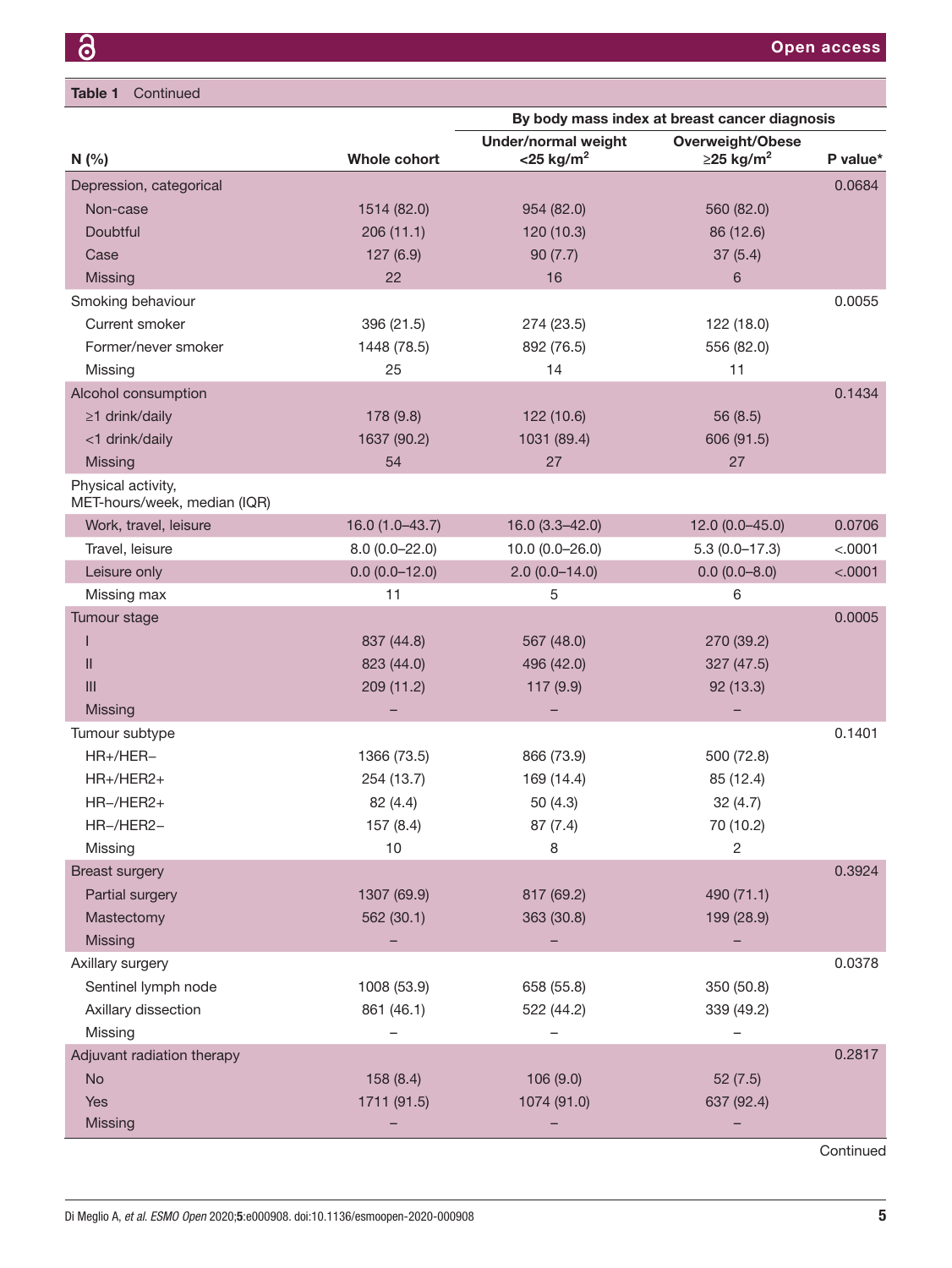## Table 1 Continued

|                            |              | By body mass index at breast cancer diagnosis          |                                                  |          |
|----------------------------|--------------|--------------------------------------------------------|--------------------------------------------------|----------|
| N(%                        | Whole cohort | <b>Under/normal weight</b><br>$<$ 25 kg/m <sup>2</sup> | <b>Overweight/Obese</b><br>≥25 kg/m <sup>2</sup> | P value* |
| (Neo)adjuvant chemotherapy |              |                                                        |                                                  | 0.3813   |
| <b>No</b>                  | 642 (34.3)   | 414 (35.1)                                             | 228 (33.1)                                       |          |
| Yes                        | 1227 (65.6)  | 766 (64.9)                                             | 461 (66.9)                                       |          |
| Missing                    |              |                                                        |                                                  |          |
| Adjuvant endocrine therapy |              |                                                        |                                                  | 0.2522   |
| <b>No</b>                  | 328(17.5)    | 198 (16.8)                                             | 130 (18.9)                                       |          |
| <b>Yes</b>                 | 1541 (82.4)  | 982 (83.2)                                             | 559(81.1)                                        |          |
| <b>Missing</b>             |              |                                                        |                                                  |          |
| Adjuvant anti-HER2 therapy |              |                                                        |                                                  | 0.5628   |
| No                         | 1586 (84.9)  | 997 (84.5)                                             | 589 (85.5)                                       |          |
| Yes                        | 283(15.1)    | 183 (15.5)                                             | 100 (14.5)                                       |          |
| Missing                    |              |                                                        |                                                  |          |

\*Chi square for categorical variables, Wilcoxon rank sum test for continuous variables.

BMI, bodymass index; HER2, human-epidermal-growth-factor-receptor-2; HR, hormone-receptor; MET, metabolic-equivalent-of-task; NA, non-applicable.

survivors scored worse on fatigue (mean (SD) 38.8 (24.7) vs 37.1 (25.4)) and arm symptoms (26.9 (26.1) vs 23.3 (16.2)) scales and reported more frequently late symptoms including arthralgia (56.5% vs 46.4%) and myalgia  $(33.9\% \text{ vs } 28.8\%)$  at return to work assessment.

After multivariable adjustment, the OR of non-returnto-work for overweight or obese versus under or normal weight was 1.32 (95% CI 1.01 to 1.75), p=0.045. In addition, aORs of non-return-to-work were also significantly increased in patients who had lower household income (<3000 vs ≥3000 Euro/month, OR 1.37 (95% CI 1.03 to 1.80)), lower education level (primary school vs college graduate or higher, 2.96 (1.56 to 5.60)), more comorbidities (Charlson score  $1+$  vs 0, 1.55 (1.08 to 2.18), higher anxiety (case vs non-case,  $1.42$   $(1.01$  to  $2.00)$ ), those who were current smokers (vs former/never, 1.56 (1.14 to 2.12)), those who had higher tumour stage (III vs I, 2.03 (1.23 to 3.36)), those who had undergone mastectomy (vs partial surgery,  $1.46$   $(1.07 \text{ to } 1.99)$ ), and those receiving anti-human epidermal growth factor receptor-2 therapy (vs no,  $1.71$  (1.21 to 2.42)) [\(table](#page-6-0) 2). Being overweight or obese remained independently associated with non-return to work also after adjustment for imbalances in working conditions at baseline (aOR of non-return-towork vs under or normal weight, 1.33 (95% CI 1.01 to 1.76), p=0.043; no significant associations were found between prior job position and return to work status). Consistent results were obtained from sensitivity analyses that accounted for late toxicity symptoms. Odds of nonreturn to work remained elevated among overweight or obese compared with under or normal weight patients (aOR 1.40 (95% CI 1.05 to 1.88)). There were also significant associations of fatigue (continuous, aOR 1.011 (95% CI 1.005 to 1.017)), arm symptoms (continuous, 1.013

(1.008 to 1.019)) and myalgia (any grade vs no, 1.36 (95% CI 1.02 to 1.83)) with non-return to work ([online supple](https://dx.doi.org/10.1136/esmoopen-2020-000908)[mental table 2](https://dx.doi.org/10.1136/esmoopen-2020-000908)).

## Post-treatment weight changes

In the overall cohort, 1010 patients (55.7%) reported stable weight, whereas 599 (33.0%) reported  $\geq$ 5% weight gain and 205 (11.3%) reported  $\geq$ 5% weight loss. Respectively, among under or normal weight patients and overweight or obese patients, 677 (59.1%) and 333 (49.8%) reported stable weight, 369 (32.2%) and 230 (34.4%) reported  $\geq 5\%$  weight gain, whereas 100 (8.7%) and 105  $(15.7\%)$  reported ≥5% weight loss.

There seemed to be no significant association between weight change and change in physical activity among under or normal weight patients (mean change: −6.3 vs +1.4 MET-hour/week among whose weight decreased vs was stable or increased, respectively, p=0.539). Conversely, changes in physical activity were significantly associated with weight change in patients who were overweight or obese, with those who lost weight being also more likely to have reported an increase in physical activity compared with those whose weight was stable or increased (mean change: +4.7vs +1.0 MET-hour/week, respectively, p=0.010) [\(table](#page-7-0) 3). Compared with those whose weight remained stable or increased, patients who were under or normal weight at baseline and lost weight also reported worse QoL 2-year postdiagnosis, including scoring significantly worse for emotional, social, cognitive and role function as well as reporting more severe fatigue and arm symptoms. On the contrary, overweight or obese patients who lost weight reported significantly better physical function and body image as well as reduced pain, dyspnoea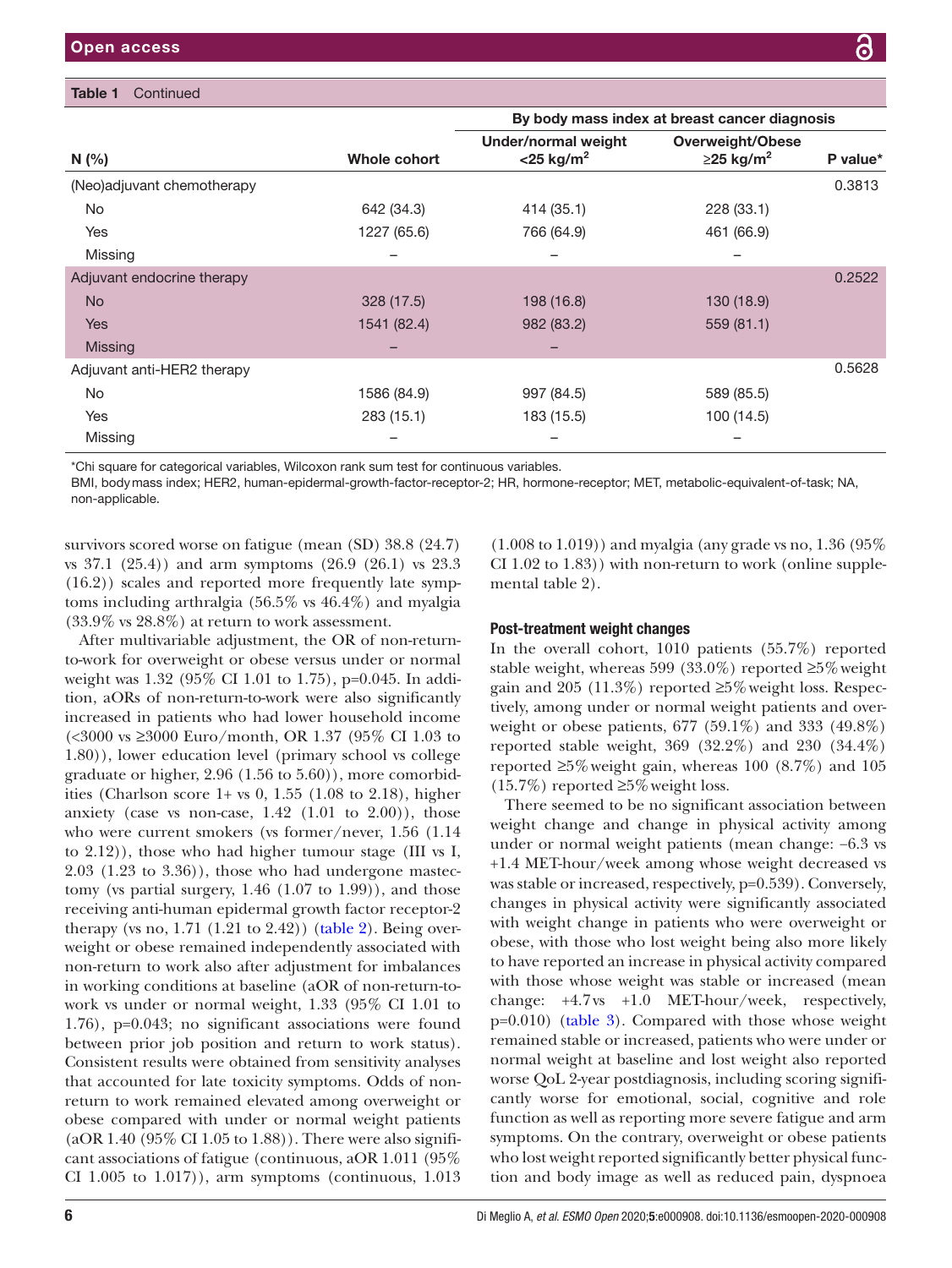<span id="page-6-0"></span>

|                                                                                        | Adjusted<br>OR | 95% CI       | P       |
|----------------------------------------------------------------------------------------|----------------|--------------|---------|
| BMI at diagnosis (vs<br>underweight/normal)                                            |                |              |         |
| Overweight/obese                                                                       | 1.32           | 1.01 to 1.75 | 0.045   |
| Age (continuous, 1 year<br>increase)                                                   | 1.01           | 0.98 to 1.04 | 0.391   |
| Highest education level (vs college graduate or higher)                                |                |              |         |
| Primary or lower                                                                       | 2.96           | 1.56 to 5.60 | 0.0008  |
| High school                                                                            | 1.58           | 1.18 to 2.10 | 0.002   |
| Household Income (vs. ≥3000 Euro/month)                                                |                |              |         |
| <3000 Euro/month                                                                       | 1.37           | 1.03 to 1.80 | 0.0271  |
| Menopausal status (vs premenopausal)                                                   |                |              |         |
| Postmenopausal                                                                         | 1.38           | 0.96 to 1.98 | 0.083   |
| Comorbidities (vs Charlson 0)                                                          |                |              |         |
| Charlson 1+                                                                            | 1.55           | 1.08 to 2.18 | 0.016   |
| Anxiety (vs non-case)                                                                  |                |              |         |
| Doubtful                                                                               | 1.41           | 1.01 to 1.99 | 0.0481  |
| Case                                                                                   | 1.42           | 1.01 to 2.00 | 0.0438  |
| Depression (vs non-case)                                                               |                |              |         |
| <b>Doubtful</b>                                                                        | 1.31           | 0.88 to 1.95 | 0.1888  |
| Case                                                                                   | 1.32           | 0.79 to 2.20 | 0.2905  |
| Smoking behaviour (vs former/<br>never smoker)                                         |                |              |         |
| Current smoker                                                                         | 1.56           | 1.14 to 2.12 | 0.0049  |
| 23 Physical activity (travel,<br>leisure)<br>(continuous, 1-MET-hour/week<br>increase) | 0.99           | 0.99 to 1.00 | 0.296   |
| Tumour stage (vs I)                                                                    |                |              |         |
| Ш                                                                                      | 1.20           | 0.85 to 1.70 | 0.290   |
| Ш                                                                                      | 2.03           | 1.23 to 3.36 | 0.00581 |
| Breast surgery (vs partial surgery)                                                    |                |              |         |
| Mastectomy                                                                             | 1.46           | 1.07 to 1.99 | 0.0179  |
| Axillary surgery (vs sentinel lymph node)                                              |                |              |         |
| Axillary dissection                                                                    | 1.27           | 0.89 to 1.80 | 0.1845  |
| (Neo)adjuvant chemotherapy (vs no)                                                     |                |              |         |
| Yes                                                                                    | 1.01           | 0.69 to 1.45 | 0.9847  |

who gained  $\geq 5\%$  weight and 23.4% for those who lost  $\geq$ 5% weight (p=0.0008). When considering non-return to work according to BMI at BC diagnosis, among patients who were under or normal weight, rates of non-return to work were 15.2% for those who remained stable, 20.6% for those who gained  $\geq 5\%$  wt and  $26.0\%$  for those who lost ≥5%wt (p=0.0082). Among those who were overweight or obese, rates of non-return to work were 24.3% for those who remained stable, 34.8% for those who gained  $\geq 5\%$  wt and 20.9% for those who lost  $\geq$ 5% wt (p=0.0065).

Non-return to work was associated with weight changes when modelled as categorical variable in a multivariable setting, with the effect of weight changes on return to work status being dependent on BMI at diagnosis ( $p_{inter}$  $a_{\text{action}} = 0.0002$ ). For under or normal weight women who lost ≥5%weight, the odds of non-return to work were

twofold (aOR, 2.07; 95%CI 1.20 to 3.56, vs no weight loss, p=0.0086), whereas for overweight or obese women who lost ≥5%wt, odds of non-return to work were halved (aOR 0.48; 95%CI 0.24 to 0.97, vs no weight loss, p=0.0418) [\(table](#page-7-1) 4). Similar results were obtained after adjustment for imbalances in work conditions at baseline (data not shown).

Additionally, the continuous trend of weight gain on non-return-to-work was significant among overweight or obese patients (aOR for each one-percent-unit increasing weight difference from baseline, 1.03; 95%CI 1.01 to 1.06, p=0.030) but not among under or normal weight women (aOR 0.99; 95% CI 0.97 to 1.02, p=0.823) ( $p_{interac}$  $t_{\text{ion}}$ =0.036) [\(online supplemental table 4\)](https://dx.doi.org/10.1136/esmoopen-2020-000908).

## **DISCUSSION**

The CANTO cohort allowed us to explore how body weight and employment trends are related in early stage BC survivors, who make up a relevant portion of the modern workforce.<sup>13</sup> In this large, prospective, contemporary cohort, we have shown that excess body weight at BC diagnosis is independently associated with increased rates of non-return-to-work 2years afterwards, among young, previously employed BC survivors.

From a societal perspective, overweight and obesity have multiple implications in the job market and excess weight correlates with worse occupational characteristics regardless of having a cancer history. Excess weight is a visible status and can predispose individuals to stigma and bias. $27$  Data indicate that there is substantial appearance-based discrimination in employment,<sup>28</sup> and that employers favour hiring workers whose BMI is in the normal range.<sup>29</sup> As a result, people with higher BMI, particularly individuals with obesity, tend to be less likely to be hired and more frequently remain long-term unemployed.<sup>30</sup> Excess weight is also associated with lower education and income, $31$  and with having lower job profiles, with worse monetary compensation as well as with less appealing non-pecuniary characteristics, including work content, job security or work-related social prestige.<sup>[32](#page-10-9)</sup> From a patient perspective, prior research suggests that

\*For all factors in the table.

Adjuvant endocrine therapy (vs no)

Adjuvant anti-HER2 therapy (vs no)

BMI, body mass index; HER2, human-epidermal-growth-factorreceptor-2; MET, metabolic-equivalent-of-task.

and breast symptoms compared with those whose weight was stable or increased [\(online supplemental table 3](https://dx.doi.org/10.1136/esmoopen-2020-000908)).

Yes 0.77 0.55 to 1.09 0.1398

Yes 2.42 0.0024

## Post-treatment weight changes and return-to-work

Rates of non-return to work in the overall cohort were 18.2% for those with stable weight, 26.0% for those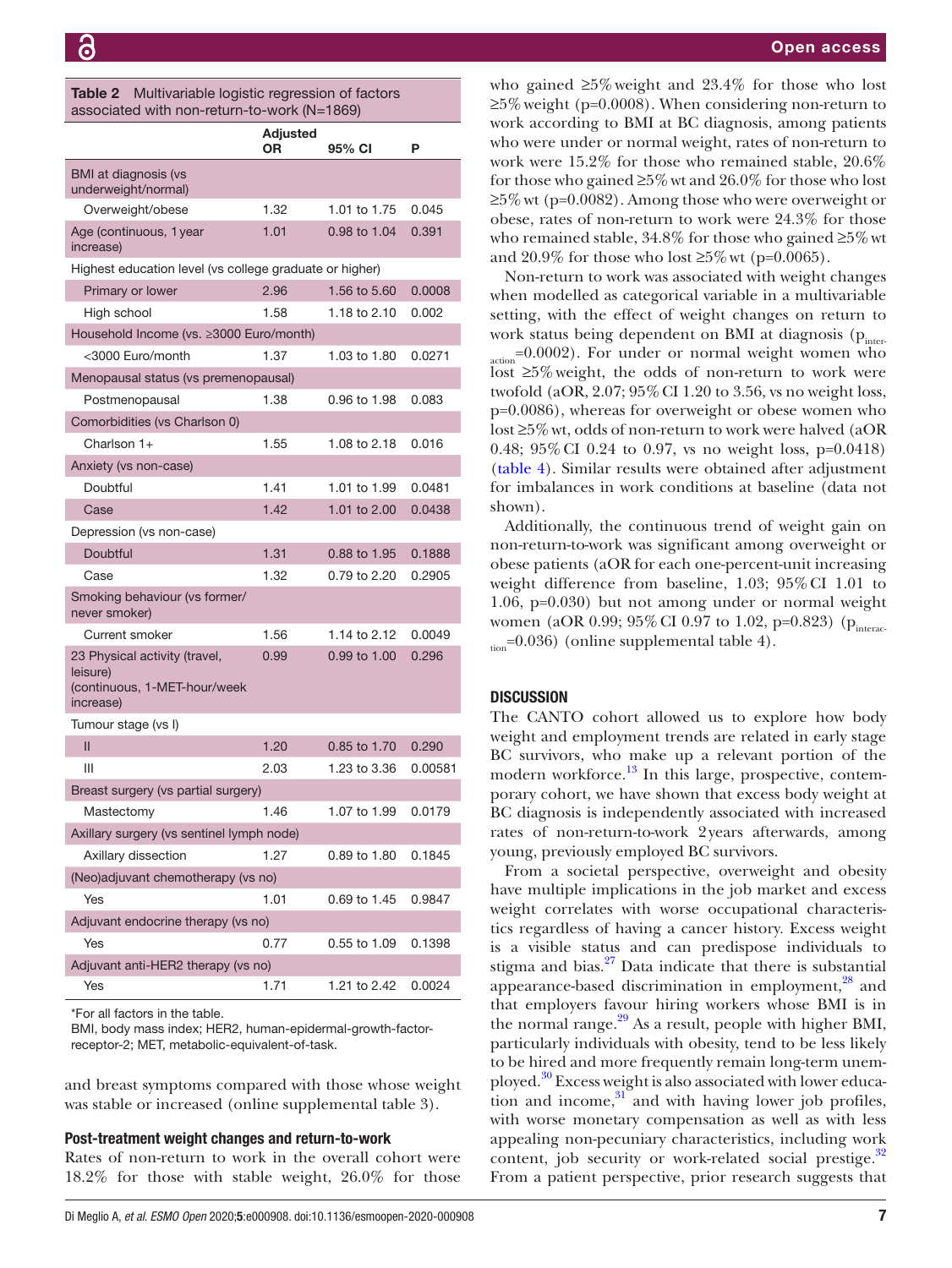<span id="page-7-0"></span>

| Associations between changes in physical activity and weight<br>Table 3 |                          |                               |       |
|-------------------------------------------------------------------------|--------------------------|-------------------------------|-------|
|                                                                         | Weight stability/gain    | <b>Weight loss</b>            | P*    |
| Physical activity (travel, leisure), mean change (95% CI)               |                          |                               |       |
| Whole cohort                                                            | $+1.3 (+0.2 to +2.3)$    | $-0.7$ ( $-9.3$ to $+7.9$ )   | 0.046 |
| Under/normal weight                                                     | $+1.4$ (-0.1 to $+2.9$ ) | $-6.3$ ( $-23.7$ to $+11.1$ ) | 0.539 |
| Overweight/obese                                                        | $+1.0$ (-0.2 to $+2.2$ ) | $+4.7 (+1.9 to +7.5)$         | 0.010 |
|                                                                         |                          |                               |       |

\*Wilcoxon rank-sum test.

reasons for unemployment among cancer survivors most frequently include physical limitations, cancer-related symptoms and impairments in social and role functioning resulting from cancer treatment.[4 33](#page-9-2) In a large metaanalysis, de Boer *et al*<sup>34</sup> reported that cancer survivors are 1.37 times more likely to be unemployed than healthy controls, with a pooled rate of unemployment of 33.8% overall and 35.6% specifically among BC survivors, and authors concluded that the mechanism that most likely explains these higher figures among cancer survivors is a higher disability rate. Analogously, among women in the Young Women's Breast Cancer Study who were employed before BC diagnosis and reported subsequent unemployment, half declared that they were unemployed for health reasons,<sup>13</sup> while work productivity and job performance were shown to be substantially and negatively impacted by symptom burden after BC, with increased probability of work-related distress.[12 13](#page-9-7) Moreover, supporting the notion that transitioning out of the workforce is more often due to health-related issues than to other reasons, previous studies showed that voluntary unemployment that is not linked to health conditions is infrequent unless patients benefit from sufficiently high alternative resources for income, other than their job compensation.<sup>4</sup> Overweight and obese patients are generally particularly susceptible to experience negative and long-lasting effects after cancer treatment and are exposed to worse physical and

<span id="page-7-1"></span>Table 4 Association of weight changes (weight loss vs non-weight loss (stability/gain)) with non-return-to-work in multivariable logistic regression models (N=1814)

|                                               | <b>Adjusted</b><br>OR* | 95% CI       | Р      |
|-----------------------------------------------|------------------------|--------------|--------|
| Whole cohort                                  |                        |              |        |
| Weight stability/gain                         | Ref.                   |              |        |
| <b>Weight loss</b>                            | 1.11                   | 0.73 to 1.68 | 0.632  |
| p for interaction weight change-by-BMI=0.0002 |                        |              |        |
| Under/normal weight                           |                        |              |        |
| Weight stability/gain                         | Ref.                   |              |        |
| <b>Weight loss</b>                            | 2.07                   | 1.20 to 3.56 | 0.0086 |
| Overweight/obese                              |                        |              |        |
| Weight stability/gain                         | Ref.                   |              | 0.0418 |
| <b>Weight loss</b>                            | 0.48                   | 0.24 to 0.97 |        |
|                                               |                        |              |        |

\*For factors in Table 2 + change in physical activity. BMI, body mass index.

psychological struggles. Patients with higher BMI more often develop fatigue, pain and cognitive troubles that are prone to become chronic and can also affect return to work.<sup>35</sup>

Putting our results into the context of the existing literature, overweight and obese patients in our cohort were more likely to have lower education and to have low-ranking jobs, and more than half had also reported a low household income at diagnosis. These characteristics make it unlikely for these survivors to have remained voluntarily unemployed. Further, concomitant medical conditions also seemed to impair return to work ability of patients in this cohort, and indeed one in six overweight or obese women had at least one comorbidity at the time of BC diagnosis. Presence of concomitant morbid conditions may have had also an implication in the higher observed proportion of overweight and obese patients that received a disability pension compared with under or normal weight patients, leading in turn to a reduced number of overweight and obese women who were actively seeking a job 2-year postdiagnosis. Finally, rates of patients who permanently retired after BC were higher among overweight or obese compared with under or normal weight patients, despite a mean age of approximately 48years at the time of diagnosis for the former group. This is a relatively premature age for retirement in a country like France, where legal retirement age for women is 62 years, and specifically among women who were included in this cohort, all professionally active and mostly employed on long-term, permanent work contracts at the time of BC diagnosis.

We also reported significant associations between weight changes, which are known to be common after  $BC<sub>0</sub><sup>36</sup>$  and return to work. In CANTO, patients who were overweight or obese at diagnosis and who experienced a weight loss of at least 5% of initial body weight (corresponding to approximately 4 kg in this cohort) were less likely to be unemployed 2years from diagnosis compared with those who did not lose weight. Several controlled trials have assessed the impact of weight loss interventions on a number of outcomes among overweight and obese BC survivors. These interventions have been shown to be feasible, safe and effective in improving physical fitness, cardiorespiratory parameters and other health-related QoL outcomes[.10 37 38](#page-9-6) Ongoing studies will confirm whether weight loss improves BC-specific outcomes, including recurrence and survival. $^{11}$  Our results add to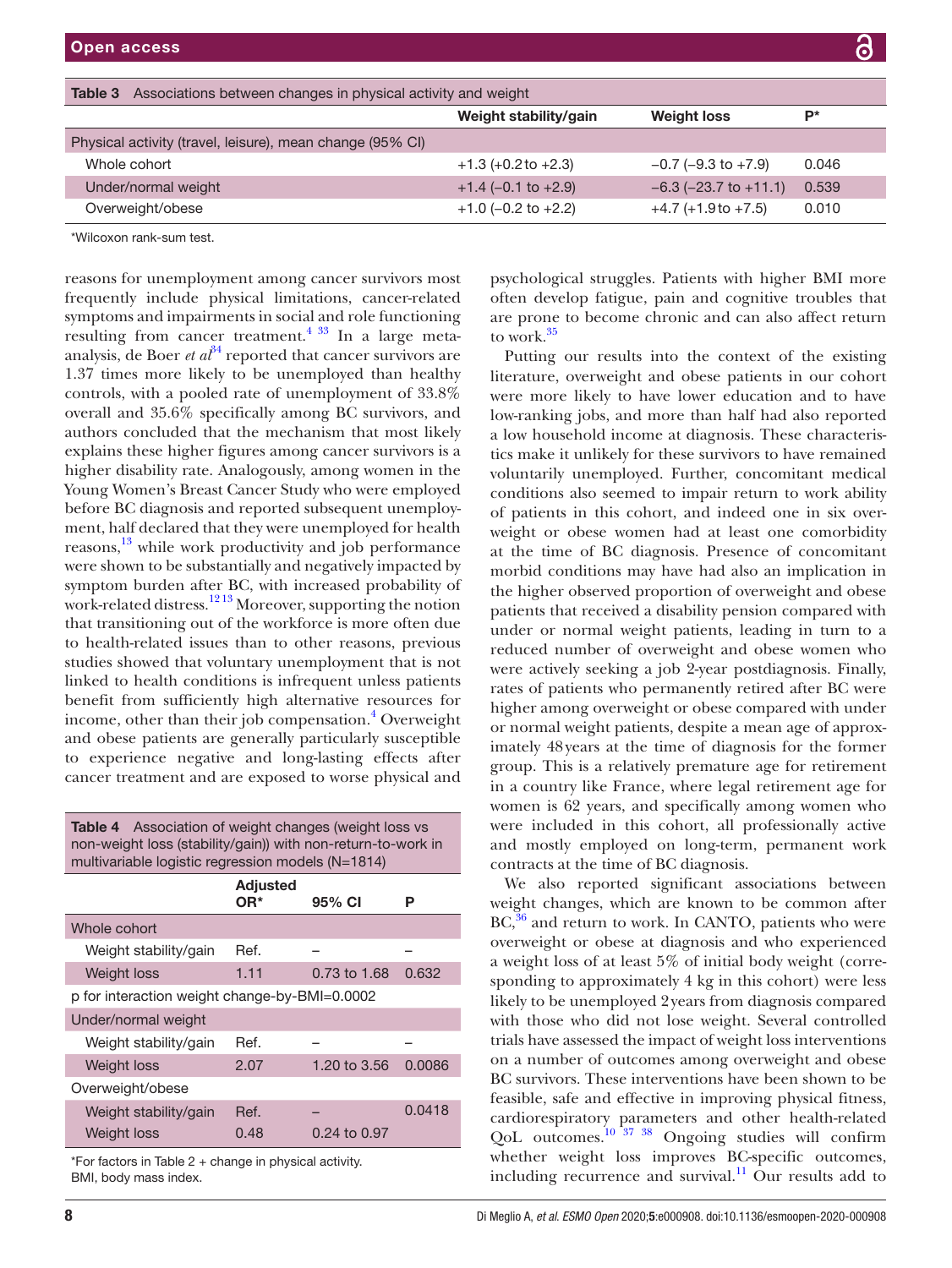the existing literature showing an association of weight loss with return to work in overweight and obese women, for which there are several possible mediators. These include improved QoL, reduced psychophysical distress, attenuated downstream effects of cancer treatment and healthier overall physical status that can facilitate rejoining the workplace. Our findings also suggest that weight loss in patients who present with excess weight at diagnosis should be further explored as a way to facilitate re-employment, thus mitigating the societal and economic impact of surviving BC. In this context, this study advocates for the urgent need of evaluating employment outcomes in large trials of weight management in cancer survivors, including the assessment of the aetiology and duration of sick leave and absence from work, rates of re-employment and longitudinal patterns of work ability, work capacity and wage losses. Particularly, future trials should look beyond whether an overweight or obese patient has returned to work or not after cancer. For many cancer survivors, returning to work is indicative of a complete recovery and regained life routine.<sup>33</sup> However, although a survivor's well-being may be higher within the group of those who return to work compared with those that do not,<sup>5 6</sup> perceived health-related QoL may also range widely among those who do actually go back to work. Patients may be forced to change career tracks or not be able to perform at the same level as before their cancer or experience particular physical, psychological and financial challenges while trying to balance treatment side effects with several other employment concerns in daily life.[13](#page-9-10) This may translate into worse QoL and increase distress and job dissatisfaction even after a patient has managed to successfully rejoin the workplace. All these aspects are relevant to overweight and obese individuals, who were shown to be particularly vulnerable to long-lasting and more severe physical and psychosocial stressors during the survivorship period compared with patients within a normal BMI range. $39\frac{40}{10}$ 

The current study has a number of strengths. Previous studies have largely only included unemployment rates after cancer as a secondary outcome and there are few data concerning the relationship between body weight and job reintegration in cancer survivorship. Our findings are based on a prospective clinical study of patients recruited across France, strengthened by a large sample size. To be able to evaluate patients who would be available for labour market and seeking re-employment, we only identified those who were too young to be retired 2 years after BC diagnosis, attempting to avoid including patients who would directly transition from cancer leave into permanent retirement. Additionally, body weight was objectively and longitudinally assessed by dedicated study nurses. Also, CANTO had availability of data regarding other behavioural characteristics, including physical activity, with low rates of missing data. As such, in this study, we were able to better describe behavioural traits of BC survivors over time and to conclude that overweight or obese patients who lost weight were also

more likely to report significant increases in physical activity, which is an important component of weight management. In contrast, weight loss was not accompanied by a concomitant increase in physical activity for under or normal weight patients, who reported reduced or at most similar activity levels, possibly reflecting unintentional weight changes due to more severe symptom burden and treatment toxicity. These behavioural differences are also mirrored by differential patterns of QoL observed 2 years after BC diagnosis when analysing patients by baseline BMI and weight change category. Women who were overweight or obese at diagnosis and who lost weight scored indeed significantly better on a number of functional and symptom domains compared with those whose weight was stable or increased, with no apparent detriments in QoL associated with their weight loss (consistently with a previous CANTO publication<sup>41</sup>), whereas women who were under or normal weight at diagnosis and had lost weight seemed to fare worse than those who reported a stable or increased weight, being more likely to report of impaired functionality and more severe symptomatology.

Some limitations must also be acknowledged. First, we used an arbitrary cut-off of 5% to define weight change categories. However, this was based on previously observed clinically meaningful benefits of such a weight loss in the overweight patient population, $42$  and the association between non-return to work and weight changes remained consistent when weight change was modelled as continuous. Second, we used self-reported instruments for physical activity, with possible recall and reporting biases. Third, we acknowledge that our data do not allow to assess intentionality of weight changes. However, we provided additional descriptive information to better characterise patients whose weight decreased, particularly focusing on other closely related health behaviours such as changes in physical activity, and we were able to access an extensive list of patient-reported outcomes that helped us better define several parameters of healthrelated QoL and correlate them with weight variations. Moreover, to rule out unintentional weight changes that could be due to disease progression, we upfront included only patients who were disease-free 2years after diagnosis, without evidence of BC recurrence or diagnosis of second cancers. Fourth, French law does not allow to collect race/ ethnicity information, which we acknowledge as a potential confounder when assessing determinants of return to work. Fifth, we could not evaluate patients who had not provided information on work status at year 2 reassessment and this may have introduced some selection bias. However, respondents to work status questions were very similar to non-respondents in term of baseline characteristics. Finally, differences in insurance programmes and social security systems may limit generalisability of our findings to work and healthcare systems that are different from France.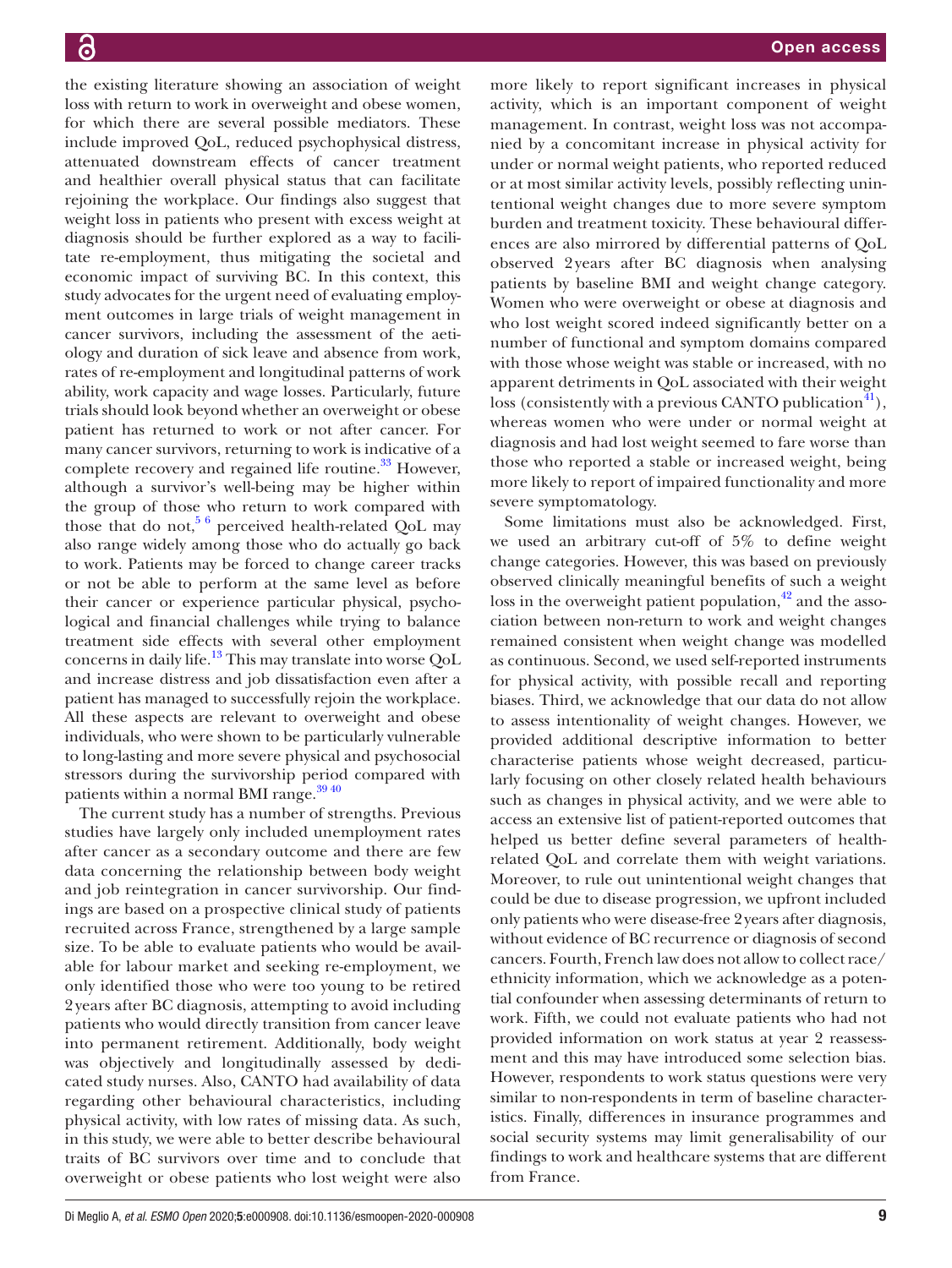## **CONCLUSION**

In conclusion, our data suggest that excess body weight at BC diagnosis may be a significant barrier to return to work and that overweight and obese patients represent a vulnerable group for unemployment after BC. However, while among overweight or obese women in this cohort there was an association between weight loss and higher rates of return to work, further weight gain was associated with reduced likelihood of returning to work. Future research, including ongoing randomised studies testing interventions of weight management and weight loss among BC survivors, should consider including measures of social rehabilitation and employment outcomes.

## Author affiliations

<sup>1</sup>Prédicteurs moléculaires et nouvelles cibles en oncologie, INSERM Unit 981,

Gustave Roussy, Villejuif, France

<sup>2</sup>Institut Pierre Louis d'Epidémiologie et de Santé Publique, Paris, France

3 INSERM Unit 1018, Villejuif, France

4 UMR Unit 1123, Paris, France

5 Université Paris Diderot UFR de Médecine, Paris, France

<sup>6</sup>Breast Unit, Champalimaud Clinical Center, Champalimaud Foundation, Lisboa, Portugal

7 Oscar Lambret Cancer Centre, Lille, France

<sup>8</sup> Centre Hospitalier de Blois, Blois, France

<sup>9</sup>Regional Hospital Centre Orleans Porte Madeleine Hospital, Orleans, France

<sup>10</sup>Hopital Universitaire Pitie Salpetriere, Paris, France

11UNICANCER, Paris, France

<sup>12</sup>Ospedale Policlinico San Martino Istituto di Ricovero e Cura a Carattere Scientifico per l'Oncologia, Genova, Italy

<sup>13</sup>Memorial Sloan Kettering Cancer Center, New York, New York, USA

14Dana-Farber Cancer Institute, Boston, Massachusetts, USA

<sup>15</sup>University Paris-Saclay, Villeiuif, France

<sup>16</sup>Department of biostatistics and epidemiology, Gustave Roussy Cancer Campus, Villejuif, France

17Oncostat Inserm U1018, Villejuif, France

<sup>18</sup>Medical Oncology, Gustave Roussy, Villejuif, France

Twitter Antonio Di Meglio [@dimeglio\\_anto](https://twitter.com/dimeglio_anto) and Ines Vaz Luis [@inesvazluis](https://twitter.com/inesvazluis)

Acknowledgements We thank Yuki Takahashi for her help with manuscript drafting.

Funding This study was supported by a Clinical Research Fellowship from the European Society for Medical Oncology (ESMO) to Antonio Di Meglio, a Career Catalyst Research grant from Susan G. Komen (CCR17483507) to Ines Vaz-Luis and grants from Odyssea, the French Foundation for Cancer Research (ARC), and Foundation Gustave Roussy. CANTO is supported by the French Government under the 'Investment for the Future' programme managed by the National Research Agency (ANR), grant n° ANR-10-COHO-0004.

Competing interests None declared.

Patient consent for publication Not required.

Ethics approval All participants provided informed consent and the study was approved by the national regulatory and ethics committee (ID-RCB:2011-A01095-36,11-039). Study procedures were previously described.

Provenance and peer review Not commissioned; externally peer reviewed.

Data availability statement Data are available upon reasonable request. Data may be obtained from a third party and are not publicly available. CANTO data are available upon request to a dedicated study Executive Committee [\(http://www.](http://www.unicancer.fr/rd-unicancer/letudecanto) [unicancer.fr/rd-unicancer/letudecanto](http://www.unicancer.fr/rd-unicancer/letudecanto)).

Supplemental material This content has been supplied by the author(s). It has not been vetted by BMJ Publishing Group Limited (BMJ) and may not have been peer-reviewed. Any opinions or recommendations discussed are solely those of the author(s) and are not endorsed by BMJ. BMJ disclaims all liability and responsibility arising from any reliance placed on the content. Where the content includes any translated material, BMJ does not warrant the accuracy and reliability of the translations (including but not limited to local regulations, clinical guidelines, terminology, drug names and drug dosages), and is not responsible for any error and/or omissions arising from translation and adaptation or otherwise.

**Open access** This is an open access article distributed in accordance with the Creative Commons Attribution Non Commercial (CC BY-NC 4.0) license, which permits others to distribute, remix, adapt, build upon this work non-commercially, and license their derivative works on different terms, provided the original work is properly cited, any changes made are indicated, and the use is non-commercial. See: <http://creativecommons.org/licenses/by-nc/4.0/>.

#### ORCID iDs

Antonio Di Meglio <http://orcid.org/0000-0002-0233-3189> Lucia Del Mastro <http://orcid.org/0000-0002-9546-5841> Ines Vaz Luis<http://orcid.org/0000-0002-7194-2260>

#### **REFERENCES**

- <span id="page-9-0"></span>1 Coleman MP, Quaresma M, Berrino F, *et al*. Cancer survival in five continents: a worldwide population-based study (Concord). *[Lancet](http://dx.doi.org/10.1016/S1470-2045(08)70179-7)  [Oncol](http://dx.doi.org/10.1016/S1470-2045(08)70179-7)* 2008;9:730–56.
- 2 Siegel RL, Miller KD, Jemal A. Cancer statistics, 2019. *[CA A Cancer](http://dx.doi.org/10.3322/caac.21551)  [J Clin](http://dx.doi.org/10.3322/caac.21551)* 2019;69:7–34.
- <span id="page-9-1"></span>3 Mehnert A, de Boer A, Feuerstein M. Employment challenges for cancer survivors. *[Cancer](http://dx.doi.org/10.1002/cncr.28067)* 2013;119(Suppl 11):2151–9.
- <span id="page-9-2"></span>4 de Boer AGEM, Taskila T, Ojajärvi A, *et al*. Cancer survivors and unemployment: a meta-analysis and meta-regression. *[JAMA](http://dx.doi.org/10.1001/jama.2009.187)* 2009;301:753–62.
- <span id="page-9-3"></span>5 Engel J, Kerr J, Schlesinger-raab A, *et al*. Predictors of quality of life of breast cancer patients. *[Acta Oncol](http://dx.doi.org/10.1080/02841860310017658)* 2003;42:710–8 [http://www.](http://www.ncbi.nlm.nih.gov/pubmed/14690156) [ncbi.nlm.nih.gov/pubmed/14690156](http://www.ncbi.nlm.nih.gov/pubmed/14690156)
- 6 Timperi AW, Ergas IJ, Rehkopf DH, *et al*. Employment status and quality of life in recently diagnosed breast cancer survivors. *[Psychooncology](http://dx.doi.org/10.1002/pon.3157)* 2013;22:1411–20.
- <span id="page-9-4"></span>7 Miller KD, Siegel RL, Lin CC, *et al*. Cancer treatment and survivorship statistics, 2016. *[CA Cancer J Clin](http://dx.doi.org/10.3322/caac.21349)* 2016;66:271–89.
- 8 Ferlay J, Colombet M, Soerjomataram I, *et al*. Estimating the global cancer incidence and mortality in 2018: GLOBOCAN sources and methods. *[Int J Cancer](http://dx.doi.org/10.1002/ijc.31937)* 2019;144:1941–53.
- <span id="page-9-5"></span>9 Chan DSM, Vieira AR, Aune D, *et al*. Body mass index and survival in women with breast cancer-systematic literature review and metaanalysis of 82 follow-up studies. *[Ann Oncol](http://dx.doi.org/10.1093/annonc/mdu042)* 2014;25:1901–14.
- <span id="page-9-6"></span>10 Goodwin PJ, Segal RJ, Vallis M, *et al*. Randomized trial of a telephone-based weight loss intervention in postmenopausal women with breast cancer receiving letrozole: the LISA trial. *[J Clin Oncol](http://dx.doi.org/10.1200/JCO.2013.53.1517)* 2014;32:2231–9.
- <span id="page-9-14"></span>11 Ligibel JA, Barry WT, Alfano C, *et al*. Randomized phase III trial evaluating the role of weight loss in adjuvant treatment of overweight and obese women with early breast cancer (alliance A011401): study design. *[NPJ Breast Cancer](http://dx.doi.org/10.1038/s41523-017-0040-8)* 2017;3:37.
- <span id="page-9-7"></span>12 Wang L, Hong BY, Kennedy SA, *et al*. Predictors of unemployment after breast cancer surgery: a systematic review and meta-analysis of observational studies. *[J Clin Oncol](http://dx.doi.org/10.1200/JCO.2017.77.3663)* 2018;36:1868–79.
- <span id="page-9-10"></span>13 Rosenberg SM, Vaz-Luis I, Gong J, *et al*. Employment trends in young women following a breast cancer diagnosis. *[Breast Cancer](http://dx.doi.org/10.1007/s10549-019-05293-x)  [Res Treat](http://dx.doi.org/10.1007/s10549-019-05293-x)* 2019;177:207–14.
- <span id="page-9-8"></span>14 Lee MK, Kang HS, Lee KS, *et al*. Three-Year prospective cohort study of factors associated with return to work after breast cancer diagnosis. *[J Occup Rehabil](http://dx.doi.org/10.1007/s10926-016-9685-7)* 2017;27:547–58.
- <span id="page-9-9"></span>15 Bijker R, Duijts SFA, Smith SN, *et al*. Functional impairments and work-related outcomes in breast cancer survivors: a systematic review. *[J Occup Rehabil](http://dx.doi.org/10.1007/s10926-017-9736-8)* 2018;28:429–51.
- 16 Carlsen K, Jensen AJ, Rugulies R, *et al*. Self-reported work ability in long-term breast cancer survivors. A population-based questionnaire study in Denmark. *[Acta Oncol](http://dx.doi.org/10.3109/0284186X.2012.744877)* 2013;52:423–9.
- 17 Lindbohm M-L, Kuosma E, Taskila T, *et al*. Early retirement and nonemployment after breast cancer. *[Psychooncology](http://dx.doi.org/10.1002/pon.3459)* 2014;23:634–41.
- <span id="page-9-11"></span>18 Arfi A, Baffert S, Soilly A-L, *et al*. Determinants of return at work of breast cancer patients: results from the OPTISOINS01 French prospective study. *[BMJ Open](http://dx.doi.org/10.1136/bmjopen-2017-020276)* 2018;8:e020276.
- 19 Jagsi R, Abrahamse PH, Lee KL, *et al*. Treatment decisions and employment of breast cancer patients: results of a population‐based survey. *[Cancer](http://dx.doi.org/10.1002/cncr.30959)* 2017;123:4791–9.
- <span id="page-9-12"></span>20 Bouknight RR, Bradley CJ, Luo Z. Correlates of return to work for breast cancer survivors. *[J Clin Oncol](http://dx.doi.org/10.1200/JCO.2004.00.4929)* 2006;24:345–53.
- <span id="page-9-13"></span>21 Vaz-Luis I, Cottu P, Mesleard C, *et al*. UNICANCER: French prospective cohort study of treatment-related chronic toxicity in women with localised breast cancer (CANTO). *[ESMO Open](http://dx.doi.org/10.1136/esmoopen-2019-000562)* 2019;4:e000562.